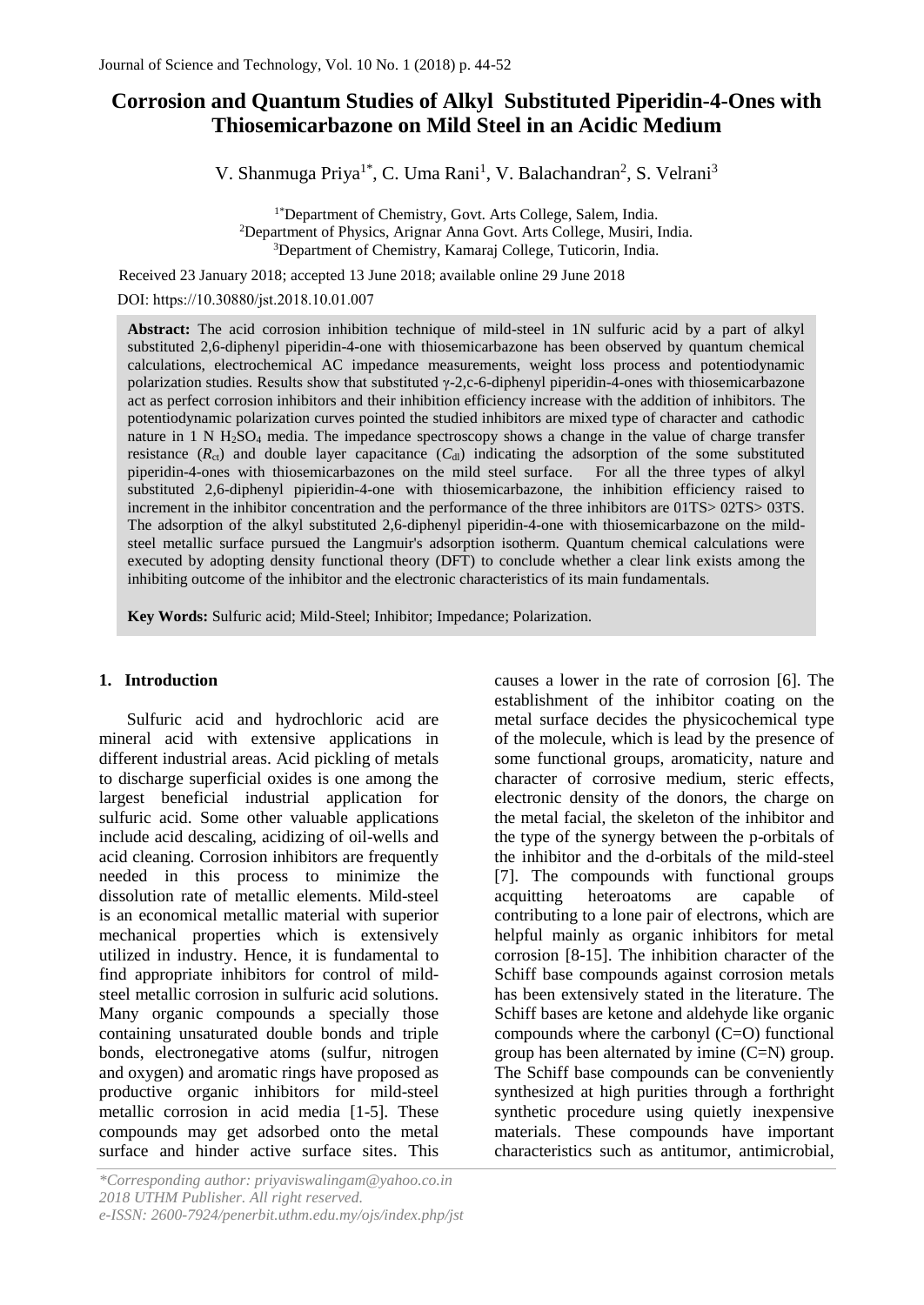antiviral and antifungal properties and are used for plant growth regulation. Piperidin-4-ones have been stated to inhibit mild-steel of acid corrosion [16]. The present effort involves the research of the corrosion inhibition efficiency of the alkyl substituted 2,6-diphenyl piperidin-4 ones with thiosemicarbazone on mild-steel inhibition of corrosion in 1 N sulfuric acid. To examine the inhibition of corrosion adopting the weight loss process, electrochemical AC impedance spectra and potentiodynamic polarization approach. The quantum parameters calculation helps us to determine the molecular structure, the chemical and physical form of bonding and HOMO-LUMO energy gap  $(\Delta E)$ . The occurrence of an electron crowd in the aromatic ring and the electronegative nitrogen or sulfur is likely to cause higher adsorption of the compound on the mild-steel metallic surface, which can direct to effective inhibition.

## **2. Materials and Methods**

# **Synthesis of Alkyl Substituted 2,6-diphenyl piperidin-4-one with thiosemicarbazones**

The alkyl substituted 2,6-diphenyl piperidin-4-one with thiosemicarbazone are processed by that of Noller and Baliah [4, 17 and 20] and recrystallized from ethanol. The inhibitors utilized in this present analysis are **(**01TS) - Thiosemicarbazone of *γ*-2, c-6-diphenyl-t-3 methyl piperidin-4-one,  $(02TS)$ Thiosemicarbazone of *γ*-2,c-6-diphenyl-t-3-ethyl-N-methyl piperidin-4-one**, (**03TS)- Thiosemicarbazone of *γ*-2, c-6-diphenyl-t-3-ethyl piperidin-4-one as shown in the Fig. 1.

# **Preparation of the mild-steel specimen**

Below mention composition of mild-steel specimens has been utilized during the present work. Silicon 0.07%, Phosphorous 0.008%, Manganese 0.35% and Carbon 0.07%. The mildsteel specimen of  $5 \times 2.5$  cm<sup>2</sup> is polished with emery papers and it is degreased with trichloroethylene. The same has been utilized in the weight loss process.



**Fig. 1** Structure of the inhibitors.

#### **Weight loss method**

The mild-steel specimens are suspended in triplicate in 250 ml of the sulfuric acid with the inhibitor (alkyl substituted 2,6-diphenyl piperidin-4-ones with thiosemicarbazone) for one hr. The weight of the mild-steel specimens previous immersion and after immersion is calculated. Then the corrosion inhibition is measured by applying the following equation.

Corrosion rate (in ml/year) =  $87.6 \times W/(D \times A \times T)$  (1)

Where  $A = Area$  of exposure (in square centimeters),  $D =$  Density (in gram per cubic centimeter),  $W =$  Weight loss (in milligram) and  $T =$ Time (in hours).

Inhibitor efficiency (IE) has been derived by utilizing the coming equation

Inhibitor efficiency (%) =  $(W_0 - W_e/W_0) \times 100$  (2)

Where  $W_0$  is the weight loss without inhibitor and also *W*<sup>e</sup> are the weight loss with an inhibitor.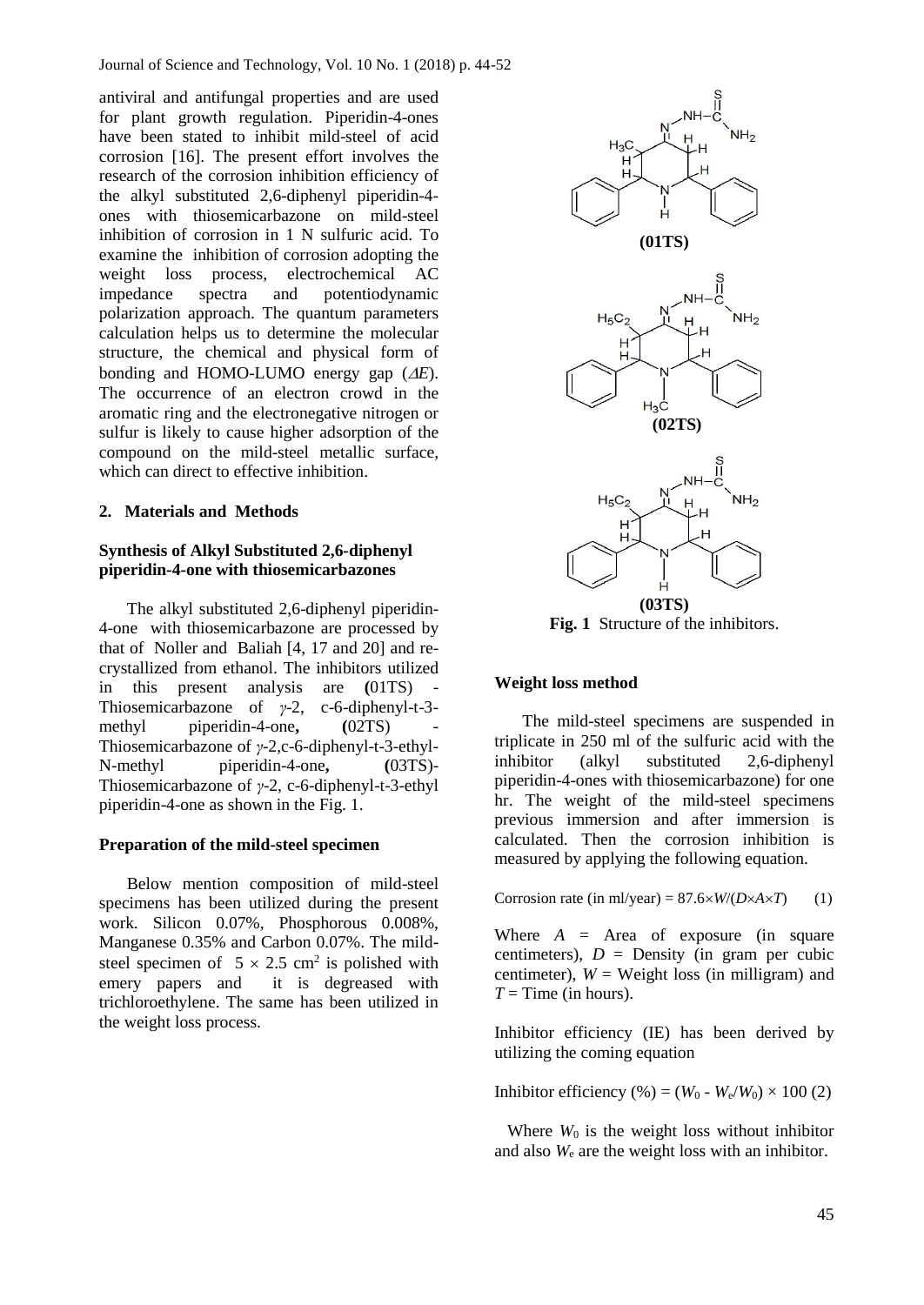#### **Electrochemical measurements**

Electrochemical measurements are built in a glass cell with a volume of 100 *ml*. A saturated calomel electrode and a platinum electrode are utilized as a reference electrode and a counter electrode correspondingly. The mild-steel electrode is located inside the test solution (uninhibited and inhibited solutions) for 10-15 minutes previously the electrochemical measurements.

 Electrochemical AC impedance spectroscopy (EIS) and Tafel polarization are performed in an electrochemical measurement unit (Model 1280 B Solartron, UK). The EIS measurements are built at corrosion potentials accomplished a frequency spectrum of 10 kHz to 0.01 Hz with signal amplitude of 10 mv. The Tafel polarization measurements are made later EIS for a potential range of  $-200$  mv to  $+200$  mv with relative to open circuit potential, at a scan rate of 1 mv/Sec. The  $I_{\text{corr}}$ ,  $E_{\text{corr}}$ ,  $R_t$  and  $C_{dl}$  values are received from the data using the corresponding "Corr view" and "Zview" software's. The metallic corrosion inhibition efficiency (IE) arising out of potentiodynamic polarization is computed from the value  $I_{\text{corr}}$  by using the formula [18-20].

Inhibition  
\nefficiency 
$$
(\%) = \frac{I_{\text{corr(blank})} - I_{\text{corr (inh)}}}{I_{\text{corr (blank)}} \times 100}
$$
 (3)

Where  $I_{\text{corr (blank)}}$  is the corrosion current in the absence of inhibitor and  $I_{\text{corr (Inh)}}$  is the corrosion current in the presence of inhibitors. The inhibition efficiency from electrochemical impedance measurements was calculated utilizing the formula [16,20].

$$
\begin{array}{ll}\n\text{Inhibition} \\
\text{efficiency} & (%) = \frac{R_{t(inh)} - R_{t(blank)}}{R_{t(inh)}} \times 100 \\
\text{(4)}\n\end{array}
$$

Where  $R_{t \text{ (blank)}}$  is the charger transfer resistance in the absence of inhibitor and  $R_{t (Inh)}$  is the charge transfer resistance in the presence of inhibitors.

#### **3. Results and Discussion**

#### **Weight loss process**

Table 1 delivers the standards of the inhibition efficiency and corrosion rate with different concentration (0.2, 0.4 and 1.0) of few alkyl substituted 2,6-diphenylpiperidin-4-ones

with thiosemicarbazone [21] on mild-steel corrosion in 1 N sulfuric acid media have been computed by a weight loss process at 303 K.

**Table 1** Corrosion parametric quantity of Alkyl substituted 2,6-diphenyl piperidin-4-ones with thiosemicarbazone on mild-steel in 1 N sulfuric acid from weight loss measurements (303K).

|               |               |        | Corrosion | Inhibiti |            |
|---------------|---------------|--------|-----------|----------|------------|
|               |               |        | Rate      | on       | Surface    |
|               | Name of the   |        | (milli    | efficien | Coverag    |
|               | inhibitor and |        | miles per | cy       | e          |
| concentration |               | (gram) | year)     | (%)      | $(\theta)$ |
| <b>Blank</b>  |               |        | 79.96     |          |            |
|               | 0.2           | 0.0177 | 15.9      | 80.11    | 0.8011     |
|               | 0.4           | 0.0091 | 8.2       | 89.78    | 0.8978     |
| 01TS          |               | 0.0014 | 1.26      | 98.43    | 0.9843     |
| 0.2           |               | 0.0233 | 20.93     | 73.82    | 0.7382     |
|               | 0.4           | 0.0172 | 15.45     | 80.67    | 0.8067     |
| 02TS          | 1             | 0.0061 | 5.48      | 93.15    | 0.9315     |
|               | 0.2           | 0.0245 | 22.01     | 72.47    | 0.7247     |
|               | 0.4           | 0.0179 | 16.08     | 79.89    | 0.7989     |
| 03TS          |               | 0.0094 | 8.45      | 89.44    | 0.8944     |

The weight loss process indicates the inhibition efficiency (IE) raises with an increment in inhibition concentration and also the corrosion rate of the inhibitor decreases than to blank solution, it conveys that the alkyl substituted 2,6-diphenyl piperidin-4-one with thiosemicarbazones react as a corrosion inhibitor. The surface courage  $(\theta)$  of the corrosion inhibition raised to raise in the different concentration of the inhibitor. The optimum inhibition efficiency of these compounds achieved even at very low concentration. The effect of concentration of alkyl substituted 2,6-diphenyl piperindin-4-one with thiosemicarbazones on weight loss processes disclose that the metal-loss gently lowered with rising inhibitor concentrations. The structure of inhibition efficiencies (IE) of these inhibitors at 303 K is (01TS) > (02TS) > (03TS). Examination of the inhibition efficiencies of inhibitors (01TS), (02TS) and (03TS) explains that inhibition efficiency, decrease when it is substituted with various groups at 3-position of the piperidin-4 one ring. This tendency can be suggested by the conformations of substituted piperidin-4-ones and steric hindrance formed by the substitutes [20].

#### **Potentiodynamic polarization method**

 Fig. 2 to 4 indicates the potentiodynamic polarization plots of the alkyl substituted 2,6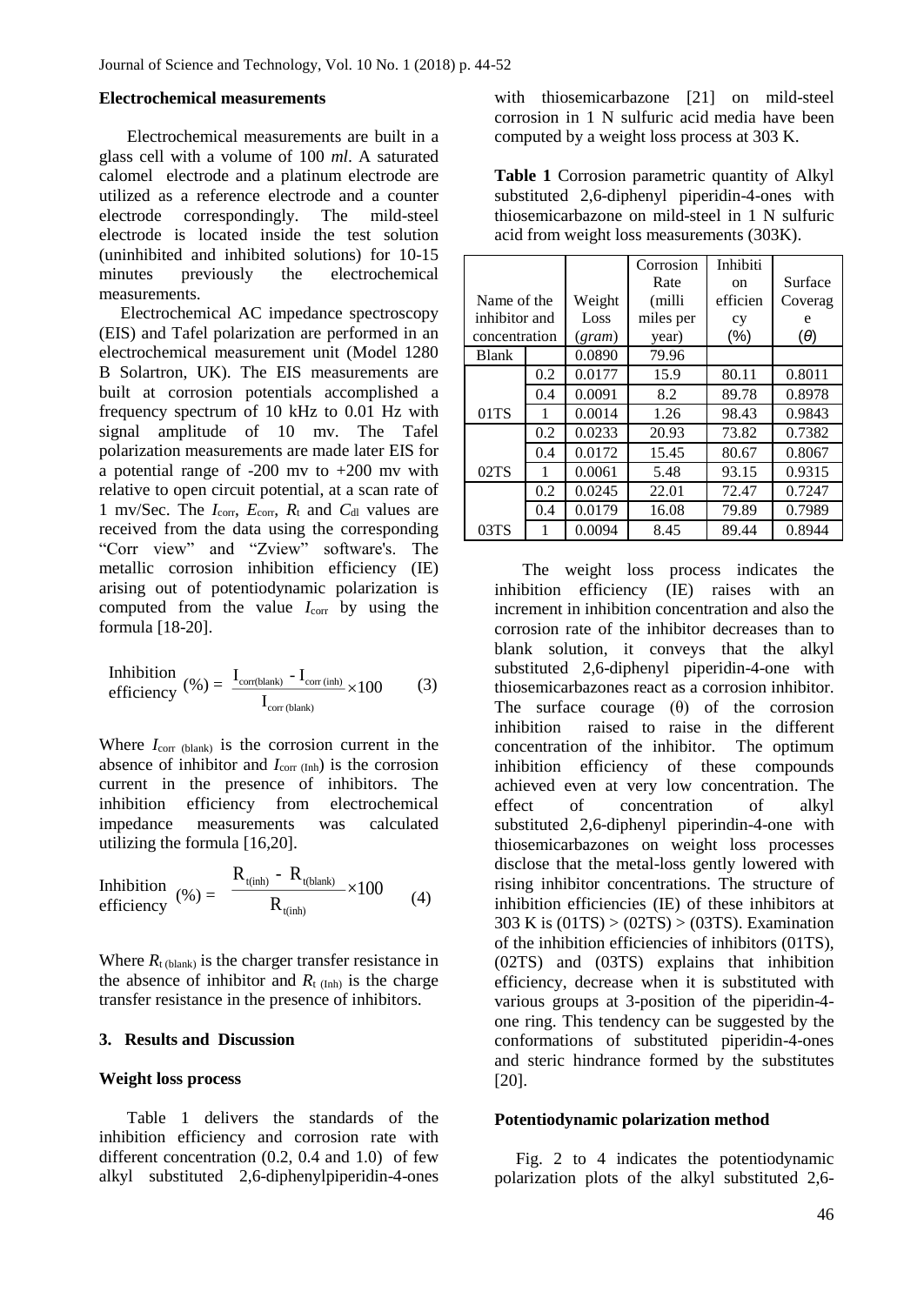diphenyl piperidin-4-ones of thiosemicarbazone in 1N sulfuric acid at different concentrations at 303K. The kinetic parameters of inhibition of corrosion acquired from these plots are disclosed in Table 2.



**Fig. 2** Potentiodynamic polarization graph for mild-steel in 1 N sulfuric acid in the before and after addition of (01TS).



**Fig. 3** Potentiodynamic polarization graph for mild-steel in 1 N sulfuric acid in the before and after addition of (02TS).



**Fig. 4** Potentiodynamic polarization graph for mild-steel in 1 N sulfuric acid in the before and after addition of (03TS).

**Table 2** Potentiodynamic polarization parametric quantity of the mild-steel in 1 N sulfuric acid with and without Alkyl substituted piperidin-4 ones with thiosemicarbazone

| Name of<br>the<br>Inhibitor<br>and<br>concentrati<br>on |     | $I_{\rm corr}$<br>$(\mu A/c)$<br>$m2$ )<br>$\times 10^{-2}$ | $E_{\rm corr}$<br>(mV)<br><b>VS</b><br>Saturat<br>ed<br>calome<br>electro<br>de) | ba<br>(mV)<br>deca<br>de) | bc<br>(mV)<br>decad<br>e) | Corro<br>sion<br>Rate<br>(ml)<br>year) | Inhibi<br>tion<br>Effici<br>ency<br>(%) |
|---------------------------------------------------------|-----|-------------------------------------------------------------|----------------------------------------------------------------------------------|---------------------------|---------------------------|----------------------------------------|-----------------------------------------|
|                                                         |     |                                                             |                                                                                  |                           |                           | 104.7                                  |                                         |
| <b>Blank</b>                                            |     | 4.57                                                        | $-524$                                                                           | 120                       | $-137$                    | 1                                      |                                         |
| 01T                                                     | 0.2 | 0.69                                                        | -547                                                                             | 46                        | $-147$                    | 15.81                                  | 84.90                                   |
| S                                                       | 0.4 | 0.35                                                        | $-498$                                                                           | 39                        | $-131$                    | 8.02                                   | 92.34                                   |
|                                                         | 1.0 | 0.26                                                        | $-469$                                                                           | 35                        | $-122$                    | 5.96                                   | 94.31                                   |
|                                                         | 0.2 | 1.30                                                        | $-533$                                                                           | 79                        | $-136$                    | 29.79                                  | 71.55                                   |
| 02T                                                     | 0.4 | 0.48                                                        | $-532$                                                                           | 55                        | $-133$                    | 11.00                                  | 89.50                                   |
| S                                                       | 1.0 | 0.31                                                        | -495                                                                             | 32                        | $-135$                    | 7.10                                   | 93.22                                   |
|                                                         | 0.2 | 1.07                                                        | $-525$                                                                           | 48                        | $-139$                    | 24.52                                  | 76.57                                   |
| 03T                                                     | 0.4 | 0.46                                                        | -494                                                                             | 30                        | -140                      | 10.54                                  | 89.93                                   |
| S                                                       | 1.0 | 0.39                                                        | -478                                                                             | 35                        | $-116$                    | 8.94                                   | 91.47                                   |

From Table 2, it can identify that as the inhibitor concentration increases, the *I*<sub>corr</sub> value reduces and the inhibitor efficiency increases apparently and this shows the inhibiting character of the inhibitor. The least corrosion rate in potentiodynamic polarization examination exhibit that the inhibitor has definitely performed on the mild-steel metal surface. A distinction in the values of Tafel constant of  $b_a$  and  $b_c$ concluded the character of the inhibitor. An increment in the  $b_c$  values in the concentration of the organic inhibitor is a typical aspect of a cathodic inhibitor, which reveals a higher in the energy barrier for proton discharge prominent to less gas evolution. The variation of  $b_a$  and  $b_c$ values in the several concentrations of inhibitor in 1 N sulfuric acid are presented in Table 2. Examination of the results exposes that  $b_a$  and  $b_c$ values do not shift appreciably with the concentration of Alkyl substituted Piperidin-4 ones with thiosemicarbazone and slight variation is observed. The  $E_{\text{corr}}$  value shifts in the direction of less negative region when the concentration of the inhibitor is improved. This is associated to enhanced inhibitor adsorption on the mild-steel metallic surface. Thus, some alkyl substituted 2,6-diphenyl Piperidin-4-ones with thiosemicarbazone may be measured as a mixed type character of organic inhibitors having more cathodic character.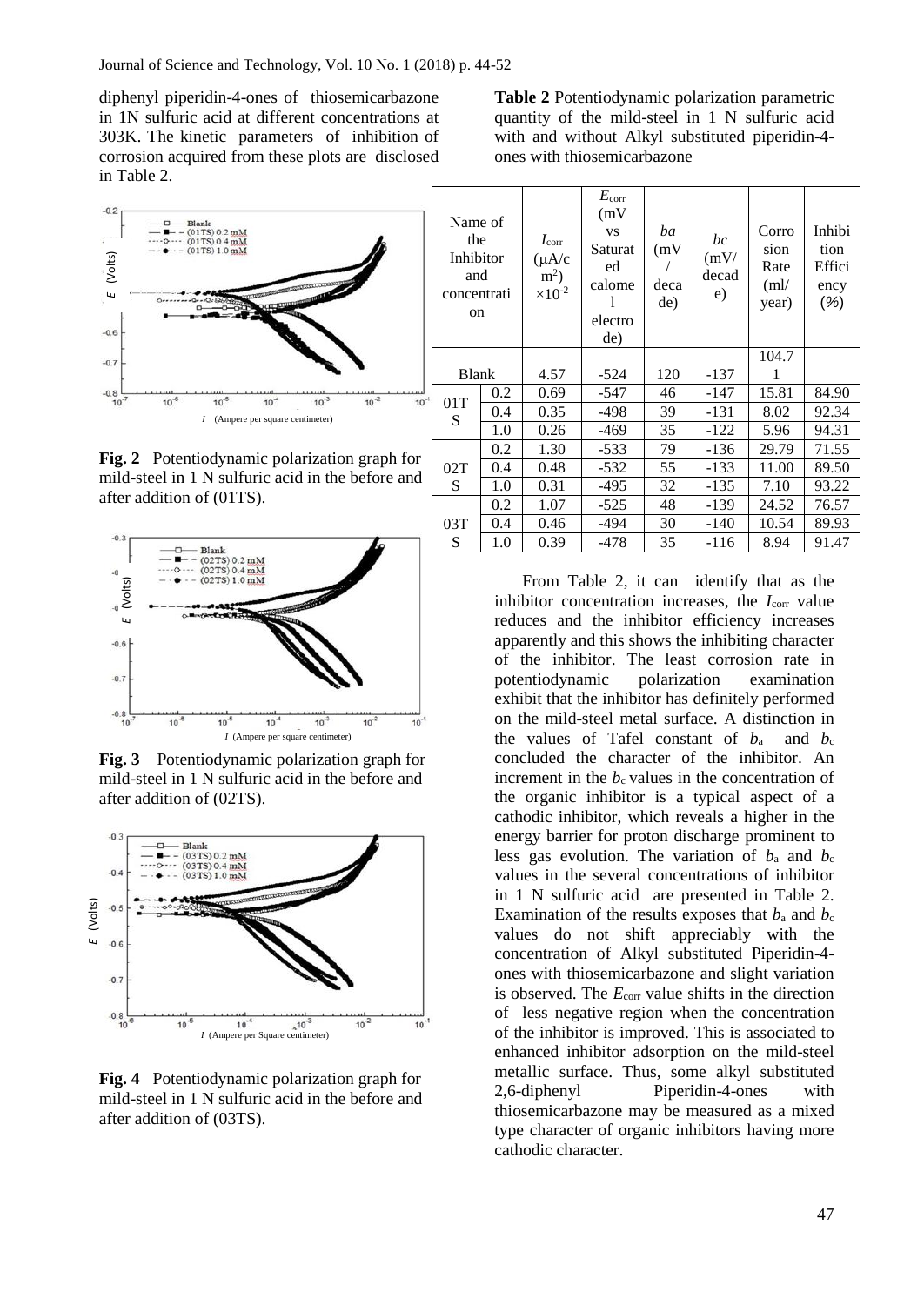#### **AC impedance method**

Nyquist graphs for mild-steel metallic corrosion inhibition in 1 N sulfuric acid for alkyl substituted 2,6-diphenyl piperidin-4-ones of thiosemicarbazone exhibited in the Fig. 6 to 8. The Impedance range of the Nyquist plots is described by fitting the experimental data to a simple equivalent circuit model as exposed in Fig. 5. It exists of the solution resistance  $(R_s)$  and the double layer capacitance  $(C_{d*l*)$  which is organized in parallel to the charge transfer resistance  $(R<sub>ct</sub>)$  [12 and 4]. Table 3 provides the significance of double layer capacitance  $(C<sub>dl</sub>)$ , charge transfer resistance  $(R<sub>ct</sub>)$  and inhibition efficiency.



**Fig. 5** Equivalent circuit model for fitting impedance spectra.

The Charge transfer resistance *Rct* values are determined from the variation in impedance at low and high frequencies. The  $R_{ct}$  value is a determined of electron transfer over the surface of mild-steel, that is inversely proportional to the rate of the corrosion. The double layer capacitance *Cdl* is estimated at the frequency *fmax* at which the imaginary component of the impedance is maximal using the equation [18,4,20].

$$
C_{dl} = \frac{1}{2\pi f_{max} R_{ct}} \tag{5}
$$



**Fig. 6** Nyquist graph of mild-steel corrosion in 1 N sulfuric acid in the absence and presence of (01TS).



**Fig. 7** Nyquist graph of mild-steel corrosion in 1 N sulfuric acid in the absence and presence of (02TS).



**Fig. 8** Nyquist graph of mild-steel corrosion in 1 N sulfuric acid in the absence and presence of (03TS).

The data from Table 3 shows that *R*<sub>ct</sub> value rises with a rise in concentration of inhibitor. The addition of inhibitor decreases the  $C<sub>dl</sub>$  values, because the absorption of inhibitors on the metal surface (expansion in the surface courage of inhibitor). The impedance diagrams are almost semi-circular, illustrate that the corrosion of mild-steel is chiefly inhibited by a charge transfer method, and the existence of inhibitor does not influence the dissolution mechanism of mild-steel [1,3 and 4]. The data on inhibition efficiency attained from impedance measurements are good agreements with the weight loss process and potentiodynamic polarization measurements.

The inhibitor using in the present research has two groups of anchoring sites, namely ring Nitrogen and thiosemicarbazone group. Usually, these types of compounds exist either in a boat or in chair conformation. The Alkyl substituted 2,6-diphenyl Piperidin-4-ones with thiosemicarbazone chair conformation is the preferred conformation as phenyl and alkyl substitutions are in equatorial orientations. The inhibition efficiency of these compounds is higher. The interaction of these compounds with mild metal surface could appear either over a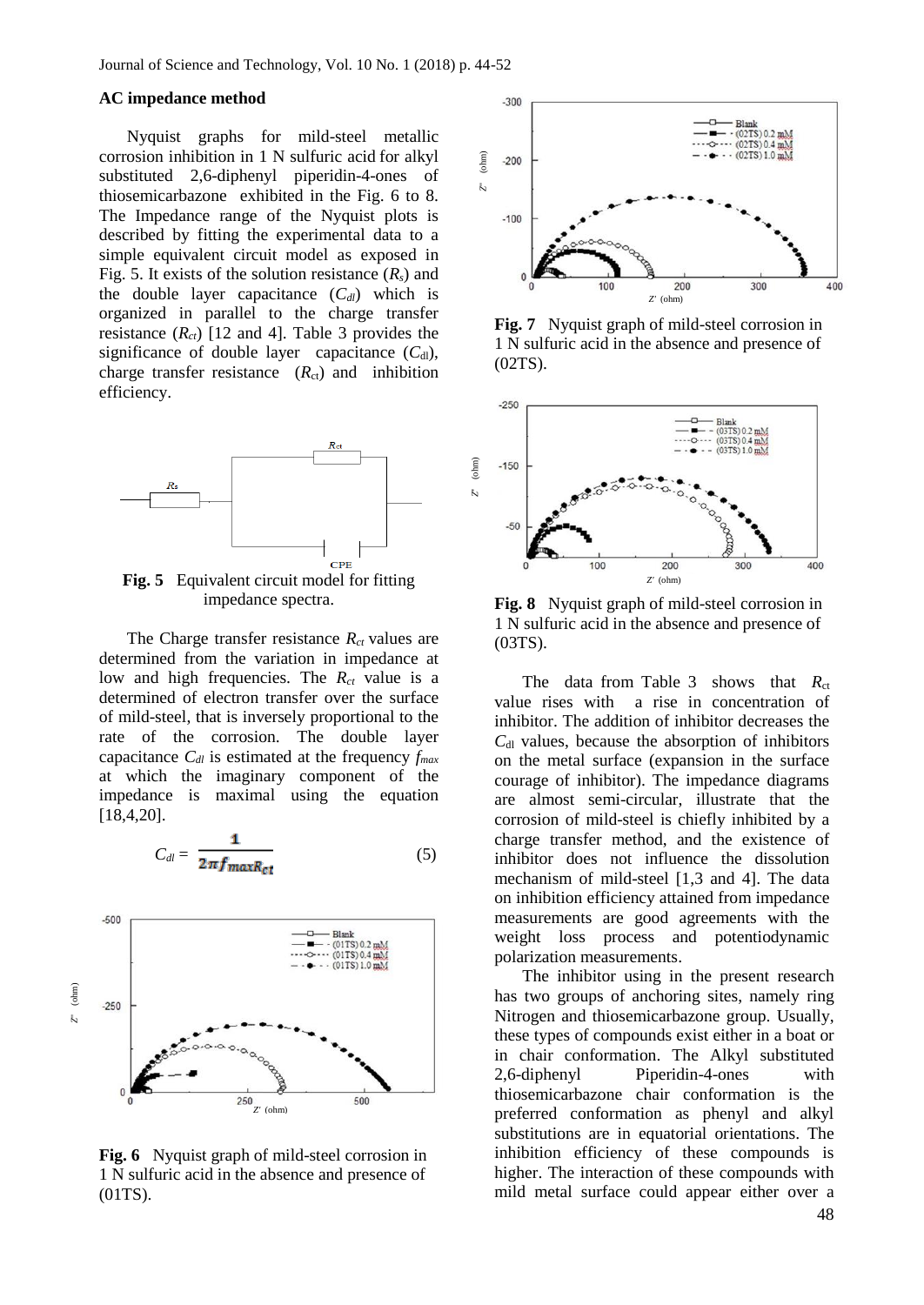carbonyl group or through ring nitrogen, but not over both of carbonyl group or nitrogen as they are in para position to one another. The simultaneous participation of both the groups is ruled out, because it would be possible only through the attainment of boat conformation that is highly strained. Further, the less electro negativity of nitrogen than sulfur support, ring nitrogen to be the inhibiting site [16, 20]. The inhibition efficiency is further increased by converting carbonyl group to thiosemicarbazone group. Here we also expect the involvement of either thiosemicarbazone group or ring nitrogen because of the presence of substitutes. The high inhibition may be on account of the attraction between nitrogen and sulfur atom of thiosemicarbazone and metal surface. The present investigation indicates that all the three corrosion monitoring techniques complement with each other. Analysis of inhibition efficiency of the three different inhibitors shows the following trends:  $(01TS) > (02TS) > (03TS)$ .

**Table 3** Impedance parametric quantity of the mild-steel in 1 N sulfuric acid with and without Alkyl substituted piperidin-4-ones with thiosemicarbazone

| Name of the      |               |                     | $C_{\rm dl}$ | Inhibition |
|------------------|---------------|---------------------|--------------|------------|
| inhibitor and    |               | $R_{\rm ct}$ (ohms) | (μ           | efficiency |
|                  | concentration |                     | faraday)     | $(\% )$    |
| Blank            |               | 32.13               | 0.14         |            |
|                  | 0.2           | 167.75              | 0.19         | 80.85      |
|                  | 0.4           | 332.28              | 0.10         | 90.33      |
| 01T <sub>S</sub> | 1.0           | 541.12              | 0.17         | 94.06      |
|                  | 0.2           | 107.52              | 0.48         | 70.12      |
|                  | 0.4           | 161.49              | 0.15         | 80.10      |
| 02TS             | 1.0           | 356.79              | 0.11         | 90.99      |
|                  | 0.2           | 89.82               | 0.17         | 64.29      |
|                  | 0.4           | 257.06              | 0.83         | 87.50      |
| 03TS             | 1.0           | 341.22              | 0.71         | 90.58      |

#### **Adsorption isotherm**

Organic molecules are helping to inhibit corrosion as they adsorbed on the metalsolution integrates. The adsorption anticipate on the chemical sharing of the solution, chemical skeleton of the inhibitor, temperature, the environment of the metal surface, and electrochemical potential at the metal-solution integrates. The adsorption procedure provides awareness about the adsorbed molecules themselves in addition to their cooperation with the metal surface. The standards of surface coverage  $(\theta)$  equivalent to several

concentrations of an inhibitor (*C*) are utilized to attain the finest adsorption isotherm. The  $\theta$ values have been computed using the following relationships

$$
\theta = \frac{1 - W_{\text{int}}}{W} \tag{6}
$$

(From weight loss process) and

$$
\theta = \frac{1 - C_{d(nh)}}{C_{di}} \tag{7}
$$

(From impedance method)

The Langmuir adsorption isotherm is indicated as

$$
\theta = \frac{K}{I + KC} \tag{8}
$$

Where *C* is the concentration and *K* is the equilibrium constant for the adsorption procedure. The above equation might be modified as  $\frac{c}{\theta} = \frac{1}{K} + C$ 

A straight line with slope equal to unit is obtained when plotting *C/θ* vs *C* when the experimental data follow Langmuir adsorption isotherm. The existing study Langmuir adsorption isotherm was observed throughout all the inhibitors on mild-steel in 1 N sulfuric acid. Langmuir plots are disclosed in Fig. 9 for which  $\theta$  values are attained from weight loss measurements. Equilibrium adsorption constants are intended from the Langmuir plot and specified in Table 4. The high value of *K* communicates that the inhibitor is firmly adsorbed on mild-steel metallic surfaces.



**Fig. 9** Plot of C/*θ* vs *C* for mild steel in 1N sulfuric acid medium containing various concentrations of inhibitors.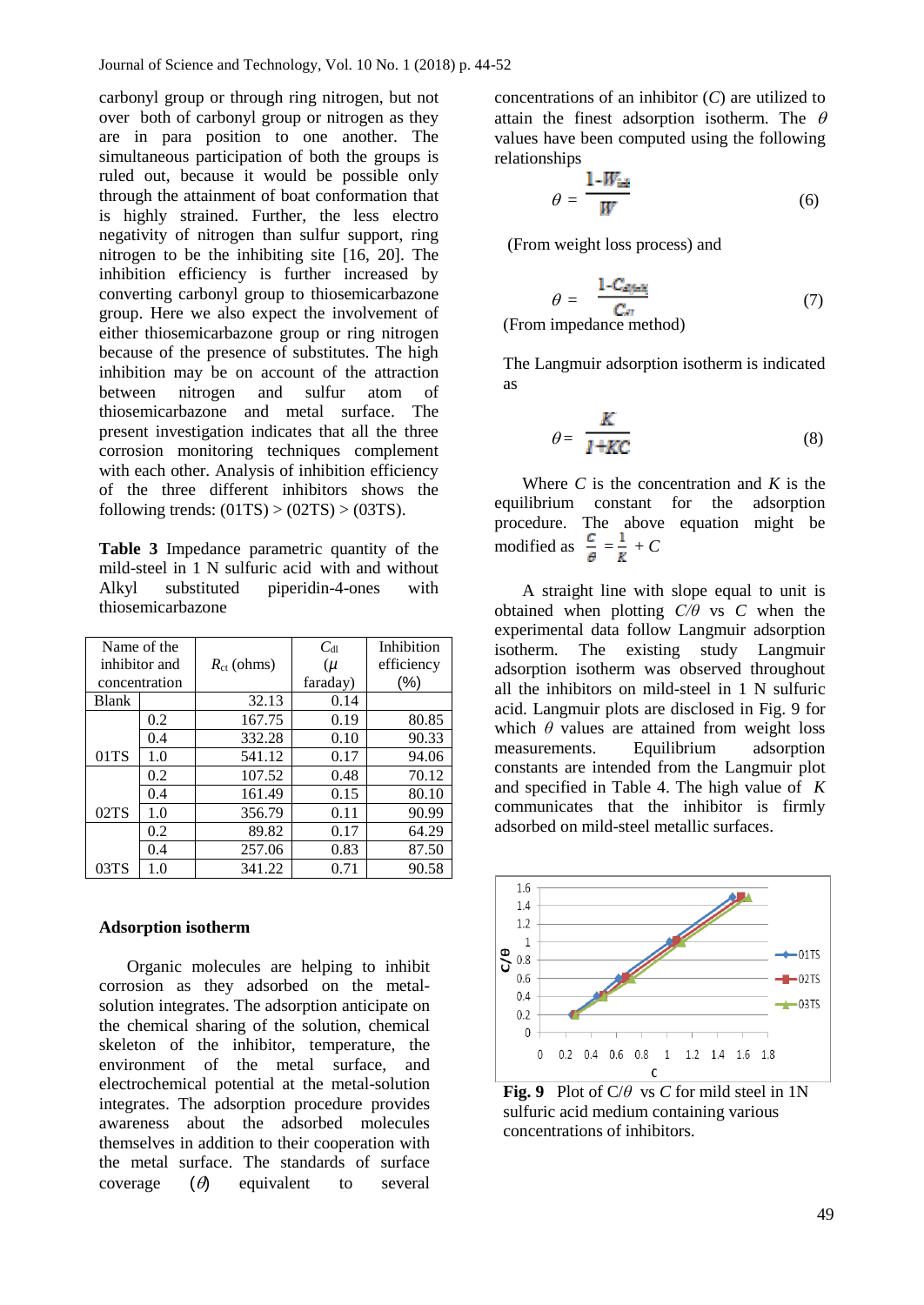**Table 4** Equilibrium constants from Langmuir adsorption isotherms.

| Name of the inhibitor |       |  |
|-----------------------|-------|--|
| $01$ TS               | 20.66 |  |
| 02TS                  | 13.05 |  |
| 03TS                  | 12.50 |  |

#### **Quantum chemical calculations**

Quantum chemical estimations were shown from experimental results that it is possible to receive a better performance with inhibitors as a corrosion organic inhibitor. It had been expressed that the energy of highest occupied molecular orbital ( $E_{HOMO}$ ) regularly pooled with the electron donating ability of the molecules. Greater values of  $E_{HOMO}$  mark a type of the molecule to donate electrons to perform with acceptor molecules with empty molecular orbital or low energy unfilled. Accordingly, the energy of lowest unoccupied molecular orbital (*E*LUMO) shows the intelligence of the molecule to accept electrons. The least value of  $E_{\text{LUMO}}$ suggests the molecule accepts electrons more possible.

The electronic characteristics like energy of the highest occupied molecular orbital ( $E_{HOMO}$ ) and the energy of the lowest unoccupied molecular orbital (*E*LUMO), energy gap (*E*) between  $E_{HOMO}$  and  $E_{LUMO}$  on the backbone atoms observed by optimization. The optimized molecular skeleton of inhibitor was given in Fig. 10. The HOMO and LUMO surfaces for inhibitor given in Fig. 11. The electronic properties are detailed in Table 4.



methyl)nitrous amide compound with 1,3 dimethyl-4-methylene-2,6-diphenylpiperidine 2,6-diphenylpiperidine and 1l3-ethane (1:1:1)

compound with 1l3 ethane and 3-methyl-4-methylene-2,6 diphenylpiperidine  $(1:1:1)$ compound with 1,3 dimethyl-4-methyleneand 1l3-ethane (1:1:1)

**Fig. 10** Optimized molecular structure of the inhibitors.



**Fig. 11** HOMO and LUMO surface of the inhibitors(01TS, 02TS and 03TS).

The results seem to reveal that, charge transmission from the molecules of inhibitor takes place during the adsorption of the inhibitor molecules to the metal surface. When the chemisorption reaction appears, one among the reacting species perform as an electron pair donor and the rest as an electron pair acceptor [22]. It is clear from Table 5 illustrates that the *E*HOMO of inhibitors are almost the same. The conclusions are in excellent concurrent with that of the experimental values. The energy gap (*ΔE*) is a valuable parametric quantity as a function of inhibitor molecule reactivity in the direction of the adsorption on the metal face [20]. As the energy gap  $(\Delta E)$  decreases, the reactivity of the molecule rises, dominant to rise in the percentage (%) of inhibition efficiency (*IE*) of the molecule. The least value of the energy gap  $(\Delta E)$  will be supported a enhanced inhibition efficiency, because the energy essential for the rejection of an electron from the finally occupied orbital will be low [23].

**Table 5** Quantum parameters of (01TS), (02TS) and (03TS).

| <b>Ouantum</b><br>chemical<br>parameters                | 01TS       | 02TS       | 03TS       |
|---------------------------------------------------------|------------|------------|------------|
| $E$ номо                                                | $-0.28202$ | $-0.28038$ | $-0.28200$ |
| $E_{\text{LOMO}}$                                       | 0.10952    | 0.10774    | 0.10712    |
| $\Delta E = (E_{\text{LOMO}})$<br>- $E_{\text{HOMO}}$ ) | 0.39154    | 0.38812    | 0.38912    |
| $I = -E_{HOMO}$<br>$\left(\mathbf{ev}\right)$           | 0.28202    | 0.28038    | 0.28200    |
| $A = -E$ LOMO                                           | $-0.10952$ | $-0.10774$ | $-0.10712$ |
| $\mu$ (Debye)                                           | 3.5729     | 3.4763     | 3.2728     |

The dipole moment  $\mu$  (Debye) is a further value electronic parameter in quantum chemical calculation studies that analysis from non uniformed sharing of charges on the a mixture of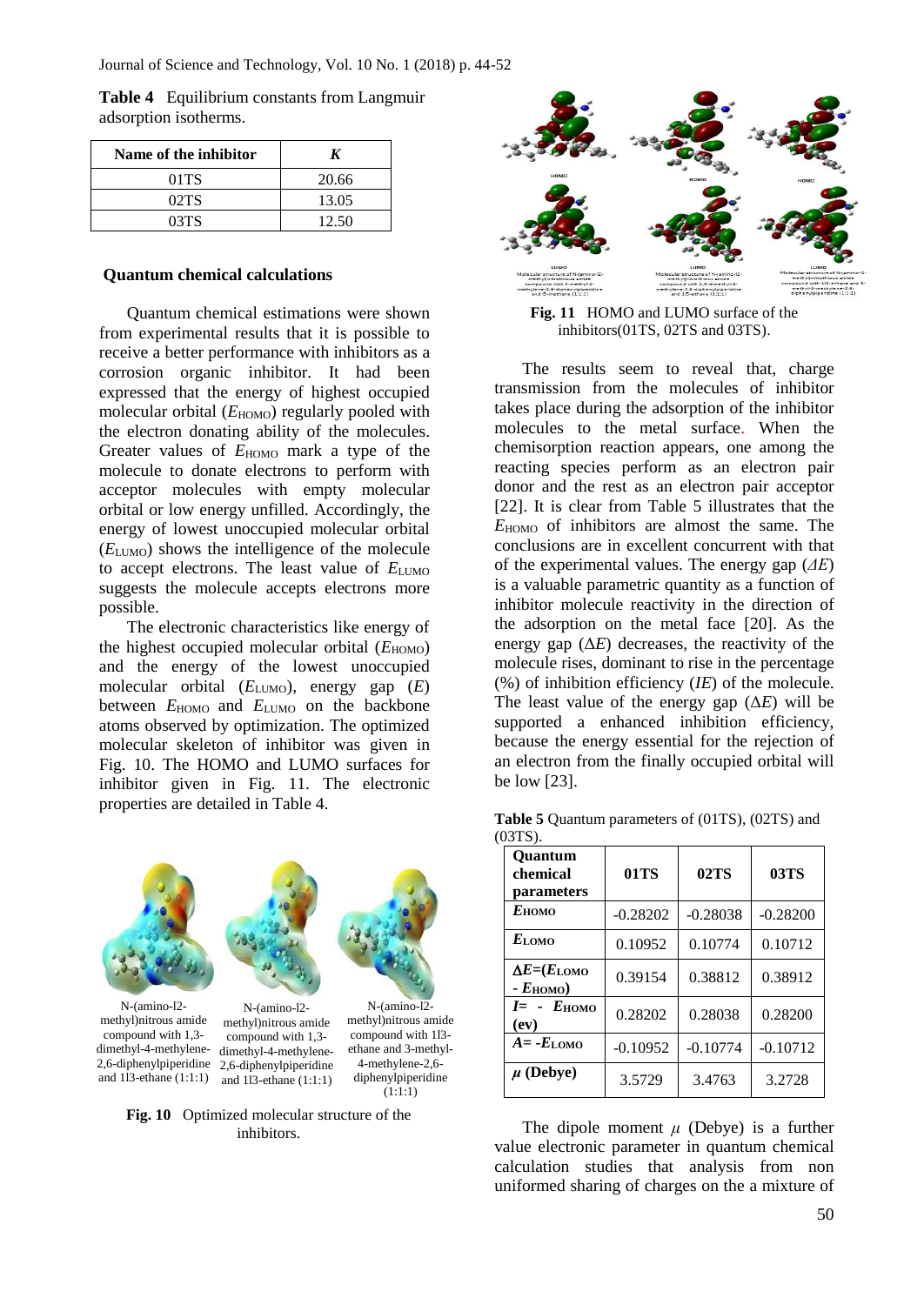atoms in the molecule. The larger values of the dipole moment  $(\mu)$ , possibly increases the absorption between chemical compounds and metal surface [24]. The energy of the deformability increases respectively, with the rise of dipole moment *μ* (Debye) developing the molecule easier to adsorb on the mild-steel metal surface. The inhibitor molecules volume further rises with the increase of Debye. This increases the approaching area surrounded by the molecule and the surface of the mild-steel in extension to the corrosion inhibition capability of inhibitors.

# **4. Conclusion**

The inhibition nature of mild-steel metal in 1 N sulfuric acid by alkyl substituted 2,6-diphenyl piperidin-4-one with thiosemicarbazone has been examined by quantum chemical calculation, AC impedance spectroscopy, weight loss process and potentiodynamic polarization method.The alkyl substituted 2,6-diphenyl piperidin-4-one with thiosemicarbazones present greatest efficiency towards inhibition of corrosion of mild-steel in 1  $N$  H<sub>2</sub>SO<sub>4</sub> medium. This has possibly induced by the progress of a complex on the mild-steel metal surface at lower concentrations because adsorption on the surface. The higher value corrosion inhibition efficiency (IE) of these inhibitor compounds gained even at very low concentration of the inhibitor. The rate of corrosion inhibition gets decreased with the increment in the inhibitor concentration. The adsorption of a number of alkyl substituted 2, 6 diphenyl piperidin-4-one with thiosemicarbazones at mild-steel corrosion in acid solution  $(1 \text{ N H}_2\text{SO}_4)$  pursued the Langmuir adsorption isotherm model. The deviation of Tafel constants  $b_a$  and  $b_c$  and  $E_{\text{corr}}$  values with the rise in inhibitor concentration suggest that these compounds perform as an inhibitor of mixed characteristics with more cathodic character. This is attested by the electrochemical AC impedance spectroscopy, which shows a transform in the charge transfer resistance and double layer capacitance signifying the inhibitors adsorption on the mild-steel surface. The some alkyl substituted 2,6-diphenyl piperidin-4-one with thiosemicarbazone adsorb to the mild-steel surface mainly by chemisorption mechanism. Even though these compounds containing ring nitrogen, the ultimate inhibition efficiency (IE) are due to  $>N-NH-CS-NH_2$ . Computed quantum chemical characteristics such as HOMO-LUMO energy gap  $(\Delta E)$  and dipole moment  $(\mu)$  were formed in good correlation with experimentally

resolved corrosion inhibition efficiency. Analysis of inhibition efficiency of the three distinctive inhibitors displays the successive trends.  $(01TS) > (02TS) > (03TS)$ .

# **References**

- [1] Shanmugapriya, V. Umarani, C. (2015) Synergistic Effect of Halide Ions on the Corrosion Inhibition of Mild Steel in Sulphuric Acid Using Alkyl Substituted piperidin-4-one Thiosemicarbazone, *Int. J. Res. Eng.Sci(IJRES)*, Vol. 3. No.12 pp 51-58.
- [2] Senthilkumar, A.N Tharini, K.. Sethuraman, M.G (2009) Corrosion Inhibitory Effect of Few Piperidin-4-one Oximes on Mild Steel in Hydrochloric Acid, *Surf. Rev. Lett,* Vol*.*16. No. 2 pp 141.
- [3] Glory Tharial Xavier, Brindha Thirumalairaj and Mallika Jaganathan (2015) Effect of piperidin-4-ones on the corrosion inhibition of mild steel in 1 H2SO4, *Int. J. Corros,* Vol. *2015. Article ID.410120. pp* 1-15.
- [4] Shanmugapriya, V. Umarani, C. and Velrani, S. (2018) Synergistic effect of halide ions on the corrosion inhibition of mild steel in sulphuric acid using methyl, N-methyl ethyl and ethyl substituted γ-2, C-6, diphenyl piperidin-4-one semicarbazone, *Surf. Rev. Lett*, Vol. 25. No. 2 180050. pp 1-9.
- [5] Ali, S.A Saeed, M. T Rahman, S.U (2003) The isoxazolidines A new class of corrosion inhibitors of mild steel in acidic medium, *Corros. Sci,* Vol. 45. pp 253-266.
- [6] Shorky, H. Yuasa, M. Sekine, I. Issa, R. M El-Baradie, H. Y Gomma G K (1998) Corrosion of mild steel by Schiff base compounds in aqueous solutions, *Corros. Sci,* Vol*.* 40. No.12 pp 2173- 2186.
- [7] Machnikova, E. Whitmire, K.H Hackerman, N. (2008) Corrosion inhibition of carbon steel in hydrochloricacid by furan derivatives, *Electrochim. Acta,*Vol*.* 53. No. 20 pp 6024-6032.
- [8] Benabdellah, M. Touzani, R. Aouniti, A. Dafali, A. El-Kadiri, S. Hammouti, B. Benkaddour, M. (2007) The influence of 2-phenylthieno (3,2-b) quinoxaline (P4)